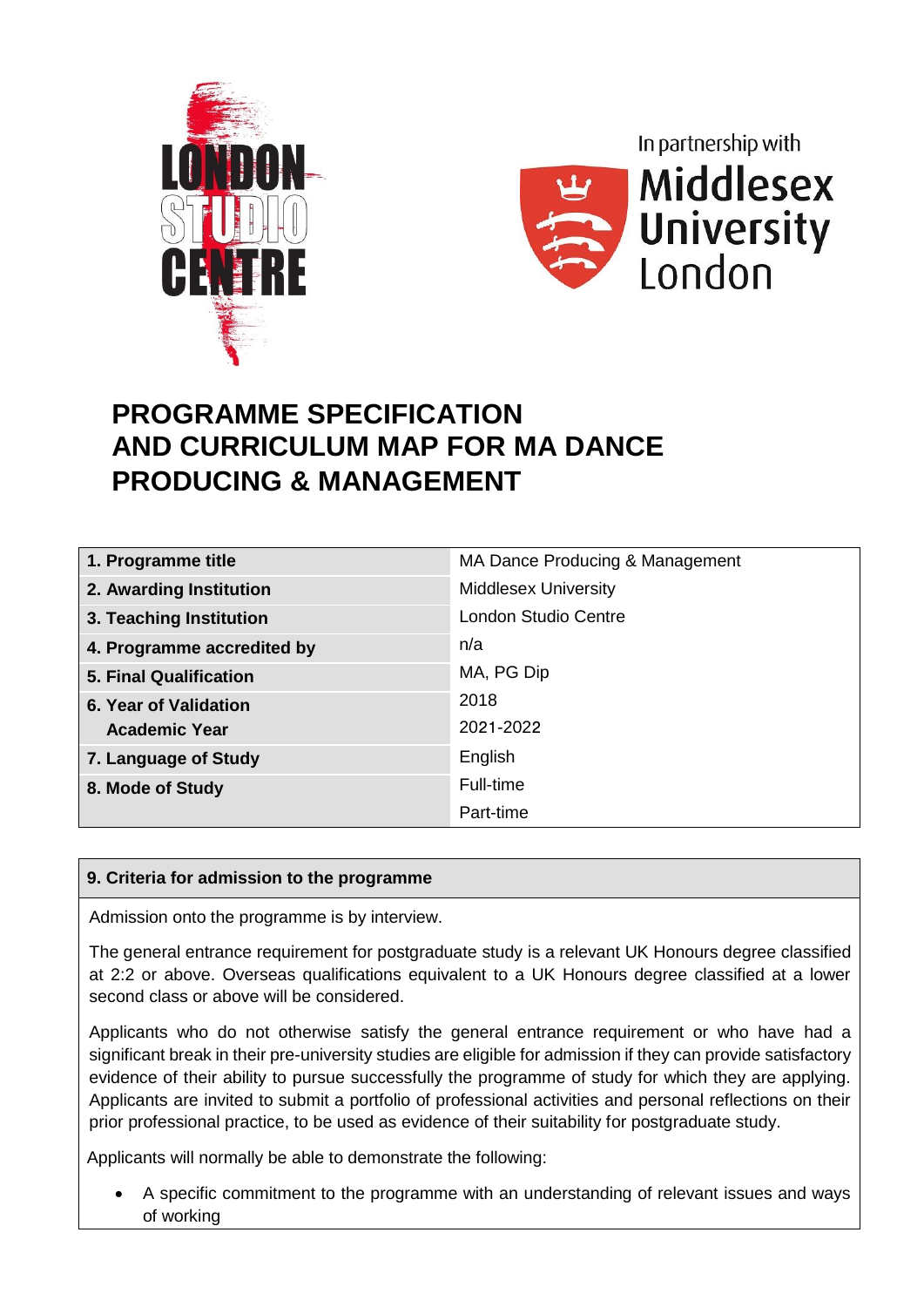- An appropriate level of skills
- The ability to collaborate with others
- Good communication skills, written and verbal
- A capacity to work at postgraduate level, e.g. engage with complex matters in the field; demonstrate originality in the application of knowledge
- Potential to complete and contribute positively to the degree programme

#### **Overseas Applicants - unable to attend an interview**

When it is impossible for applicants to attend an interview, they may be interviewed by video conferencing (Skype).

#### **English language requirements for international students**

An applicant whose first language is not English or who has not been educated wholly or mainly in the medium of English will be expected to reach, before commencing a programme of study, a suitable minimum level of competence in the English language.

It is essential that you are able to understand and to communicate in both written and spoken English at a sufficient standard to follow the programme. You will need to demonstrate an acceptable minimum level of competence through the IELTS, achieving Band 6.5 (with minimum 6.0 in all components). Visit Middlesex University's English language requirements page for a full list of accepted English tests and qualifications: [http://www.mdx.ac.uk/courses/help-with-your](http://www.mdx.ac.uk/courses/help-with-your-application/postgraduate-application/english-language-requirements)[application/postgraduate-application/english-language-requirements](http://www.mdx.ac.uk/courses/help-with-your-application/postgraduate-application/english-language-requirements)

#### **10. Aims of the programme**

The programme aims:

- to develop your ability to recognise, articulate, hone and realise artistic vision for dance productions and projects
- to equip you with strategic insight, resourcefulness and responsibility in the development of dance productions from concept to stage or screen
- to develop your potential as a creative producer in dance, who can act as a catalyst to seek out and develop commercial and artistic opportunities and whose business and management practices reflect a creative producing practice
- to encourage your professional drive and authentic leadership, so that you can inspire others in collaboration
- to encourage your personal professional development using reflective practice, workbased learning, self-evaluation and industry networks

| 11. Programme outcomes                                                                                                                                                                               |                                                                                                                                                                                                                                                                     |  |  |  |  |  |  |  |  |
|------------------------------------------------------------------------------------------------------------------------------------------------------------------------------------------------------|---------------------------------------------------------------------------------------------------------------------------------------------------------------------------------------------------------------------------------------------------------------------|--|--|--|--|--|--|--|--|
| A. Knowledge and understanding of:                                                                                                                                                                   | <b>Teaching/learning methods</b>                                                                                                                                                                                                                                    |  |  |  |  |  |  |  |  |
| <b>PGDip:</b><br>A1 - business models, governance and<br>management structures for dance production<br>A2 - the influence of cultural, economic and political<br>contexts on dance production<br>MA: | Students gain knowledge and understanding<br>through masterclasses and Q&A sessions with<br>industry professionals and through interactive<br>group workshops and seminars, including<br>formative presentations and pitches, supported<br>by independent learning. |  |  |  |  |  |  |  |  |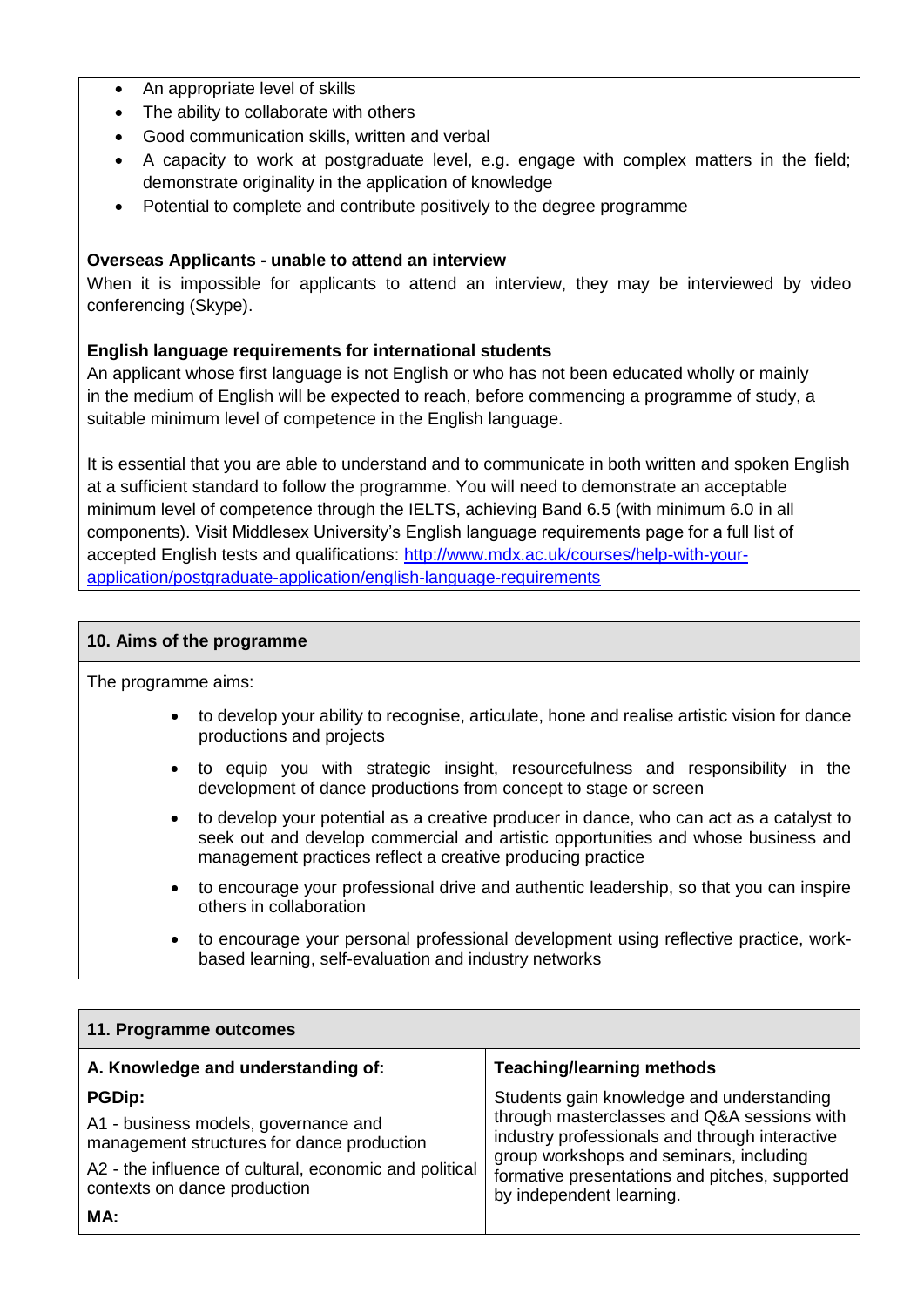| <b>Assessment methods</b>                                                                                                                                                                                                                                                                                                                                                    |
|------------------------------------------------------------------------------------------------------------------------------------------------------------------------------------------------------------------------------------------------------------------------------------------------------------------------------------------------------------------------------|
| Students' knowledge and understanding is<br>assessed by written coursework, including a<br>business plan, a management structure, a<br>reflective observer's account and a work<br>placement self-evaluation.                                                                                                                                                                |
| <b>Teaching/learning methods</b>                                                                                                                                                                                                                                                                                                                                             |
| Students learn cognitive skills through<br>interactive group workshops and seminars,<br>including formative presentations and pitches,<br>through devising multiple work placements and<br>through a collaborative dance production<br>capstone project, including concept incubation<br>activities and R&D, supported by mentoring by<br>tutors and industry professionals. |
| <b>Assessment methods</b>                                                                                                                                                                                                                                                                                                                                                    |
| Cognitive skills are assessed by written<br>coursework, including a reflective observer's<br>account and a work placement self-evaluation,<br>by an evaluative de-brief meeting with a<br>placement provider, and by the presentation of<br>a collaborative dance production project.                                                                                        |
| <b>Teaching/learning methods</b>                                                                                                                                                                                                                                                                                                                                             |
| Students learn practical skills through<br>interactive group workshops and seminars,<br>including formative presentations and pitches,<br>through multiple work placements and through<br>a collaborative dance production capstone<br>project.                                                                                                                              |
| <b>Assessment methods</b>                                                                                                                                                                                                                                                                                                                                                    |
| Students' practical skills are assessed by<br>written coursework, including an audience<br>engagement, outreach and/or marketing plan,<br>and a project management plan, and by the<br>presentation of a collaborative dance<br>production project.                                                                                                                          |
| <b>Teaching/learning methods</b>                                                                                                                                                                                                                                                                                                                                             |
| Students acquire graduate skills through work<br>placements and through a collaborative dance<br>production capstone project.                                                                                                                                                                                                                                                |
| <b>Assessment methods</b>                                                                                                                                                                                                                                                                                                                                                    |
| Students' graduate skills are assessed by<br>written coursework, including project<br>structures, a stakeholders report and<br>collaborative project evaluation, by an<br>evaluative de-brief meeting with a placement<br>provider, and by the presentation of a<br>collaborative dance production project.                                                                  |
|                                                                                                                                                                                                                                                                                                                                                                              |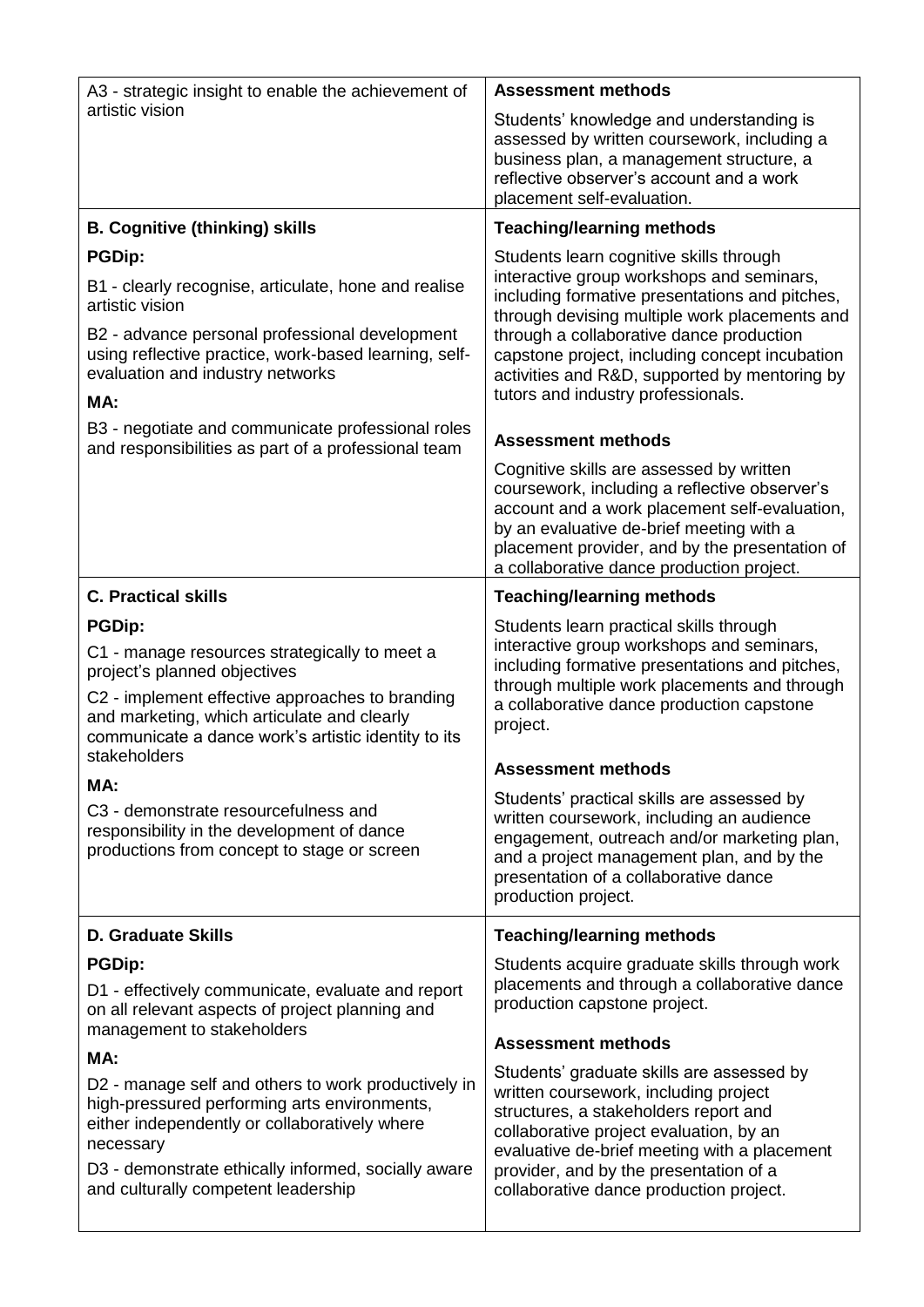#### **12. Programme structure (levels, modules, credits and progression requirements)**

#### *12.1. Overall structure of the programme*

The MA Dance Producing & Management develops knowledge and skills in dance business, management, governance, marketing, audience engagement, collaborative working and leadership.

It is studied full-time over 1 year and part-time over 2 years. The MA degree award requires the achievement of 180 credits at FHEQ Level 7.

#### **Exit Award**

You may exit with a PGDip Dance Producing & Management after successfully completing 120 credits at FHEQ Level 7.

Compulsory modules are those that must be taken, i.e., the award cannot be made unless these modules have been successfully completed. Each of these modules does not necessarily *uniquely*  measure achievement of programme learning outcomes.

#### **All the modules that comprise the MA degree programme are compulsory.**

#### *12.2. FHEQ Levels and Modules*

| <b>Module title</b>                                       | Code | <b>Credit</b><br>Level<br>rating |    | <b>Compulsory</b><br>/ optional | <b>School or</b><br>partner<br>(taught by) |
|-----------------------------------------------------------|------|----------------------------------|----|---------------------------------|--------------------------------------------|
| Producing Dance, Engaging Audiences                       | M705 | $\overline{7}$                   | 30 | С                               | <b>LSC</b>                                 |
| Dance Business & Management                               | M706 | $\overline{7}$                   | 30 | C                               | <b>LSC</b>                                 |
| Placement: Shadowing & Reflection                         | M707 | $\overline{7}$                   | 30 | C                               | <b>LSC</b><br>(placement)                  |
| <b>Placement: Honing Industry Skills</b>                  | M708 | 7                                | 60 | C                               | <b>LSC</b><br>(placement)                  |
| <b>Collaborative Dance Production</b><br>Capstone Project | M709 | 7                                | 30 | С                               | <b>LSC</b>                                 |

| 12.3. Non-compensatable modules (note statement in 12.2 regarding FHEQ levels) |             |  |  |  |  |  |
|--------------------------------------------------------------------------------|-------------|--|--|--|--|--|
| <b>Module level</b>                                                            | Module code |  |  |  |  |  |
| Level 7                                                                        | M708        |  |  |  |  |  |

#### **13. Curriculum Map**

A curriculum map relating learning outcomes to modules is attached; see below.

#### **14. Information about assessment regulations**

See the University's regulations, which can be found at [www.mdx.ac.uk/regulations.](http://www.mdx.ac.uk/regulations) London Studio Centre uses a 0-100 marking scheme for assessed work, which is explained in the MA Dance Producing & Management handbook.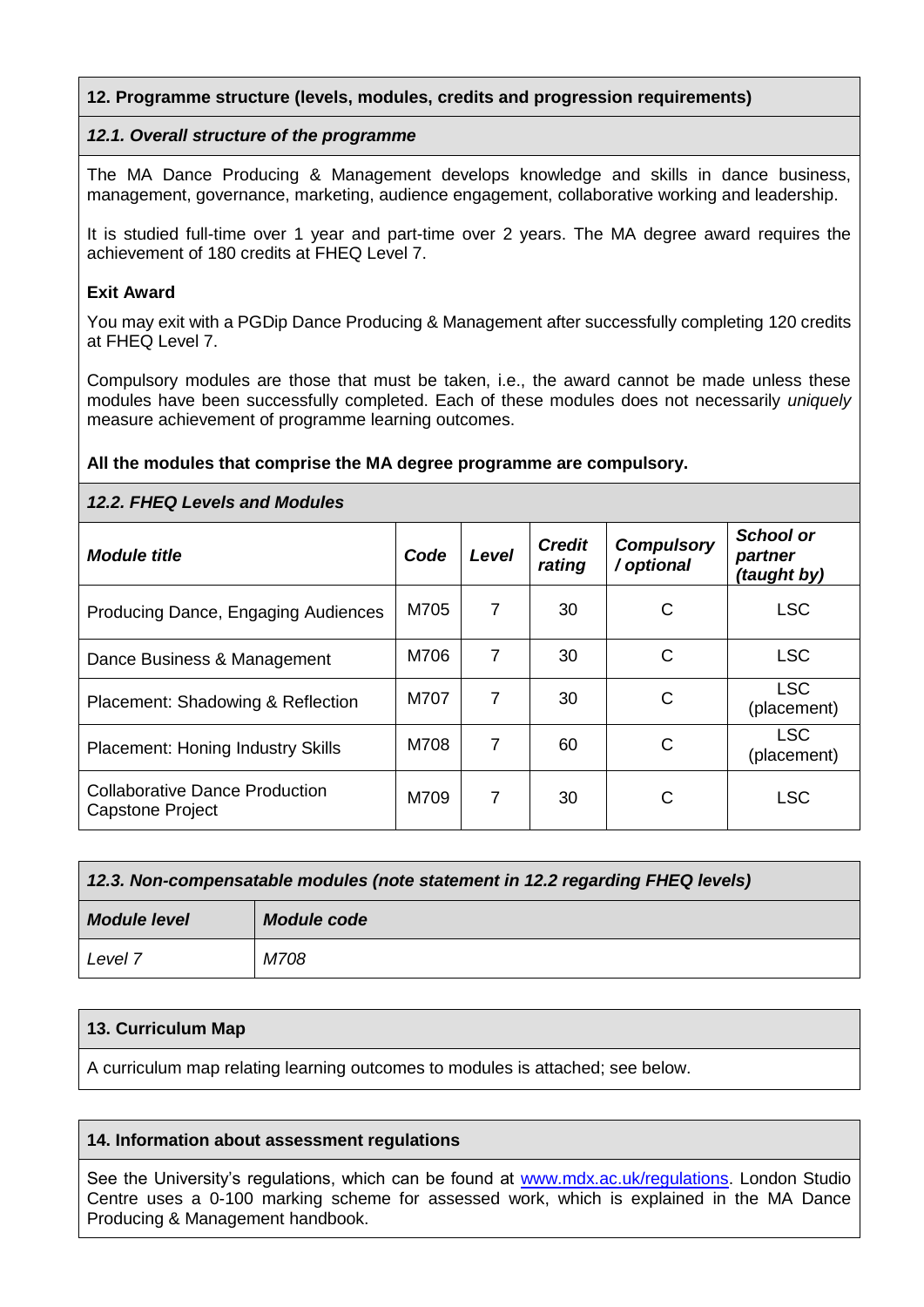#### **15. Placement opportunities, requirements and support**

Half of the credits on the MA Dance Producing & Management programme are achieved through workbased learning placements. Placements therefore offer an important and invaluable mode of acquiring industry knowledge and developing your professional skills. The large 60-credit M708 placement module acts as the "research by practice" equivalent of the traditional MA dissertation for classification purposes. London Studio Centre's Placement Manual clearly outlines the relevant policies and procedures relating to the approval of placement providers, the process for securing placements, the quality assurance of the learning, assessment and available support while on placement.

You will select from a pool of prospective placement providers to which organisations or individuals you will apply. You should identify your personal learning needs and interests and select the placement providers to which you will apply on that basis. If you wish to suggest another placement provider to be added to London Studio Centre's pool, you must request this in good time, to enable LSC to assess and formally approve the placement provider. There will be an interview process for the M708 placement. The decision to offer a placement is wholly with the placement provider. London Studio Centre will assist you in finding a suitable placement if necessary.

Before and during the placement, you are responsible for negotiating and agreeing the work activities you will fulfil to enable you to meet your personal learning objectives and the module learning outcomes. You will receive formal formative feedback from your line manager or colleagues during the placement. For M708, each student will be allocated a Placement Tutor, who can provide guidance and assistance in that process if needed. The Placement Tutor will normally hold two tutorials with the student, one before and one in the middle of the placement, the latter normally following the formative feedback moment you will have with your Placement Provider. The Tutor will also attend the de-brief meeting with the Placement Provider at the end of the placement, which forms part of your summative assessment.

If you have concerns about the learning opportunities on your placement, you should initially try to address these directly with your line manager and colleagues at the Placement Provider. Keep your Placement Tutor informed of your concerns and how these are being addressed and enlist his/her help if needed. If you experience problems that are not being resolved, you must contact the Module Leader at the earliest opportunity, who will liaise with the Placement Provider to enable you to meet the learning outcomes.

#### **16. Future careers**

LSC supports students' career development in a number of ways. The development of transferable skills and professional attitudes are embedded in all the modules. Relevant employability skills include communication, self-motivation, collaborative working, openness, curiosity, commitment to personal development and challenge, time management and problem solving.

You will receive help and guidance about compiling an appropriate CV and portfolio of your work. Your ability to make the most of every opportunity is a matter of being well prepared. Informal careers advice is always available from tutors at LSC.

Masterclasses with industry professionals, Q&As and workshops in M705 and M706 will provide you with practical guidance about working life in the professional field. The placements in M707 and M708 will enable you to get hands-on experience in an industry context. The collaborative capstone project in M709 will provide an opportunity to apply your knowledge and consolidate your learning in a practicebased dance production project.

**Professional Engagements:** Professional engagements must be carefully balanced around full-time or part-time study as appropriate. Care should be taken to avoid a conflict with taught sessions. Managing work undertaken during your studies is entirely your responsibility and is never a reason to miss scheduled classes or assessments at London Studio Centre. You are registered on the degree course and you must take into account the attendance Regulations, which require you to be present for all scheduled classes.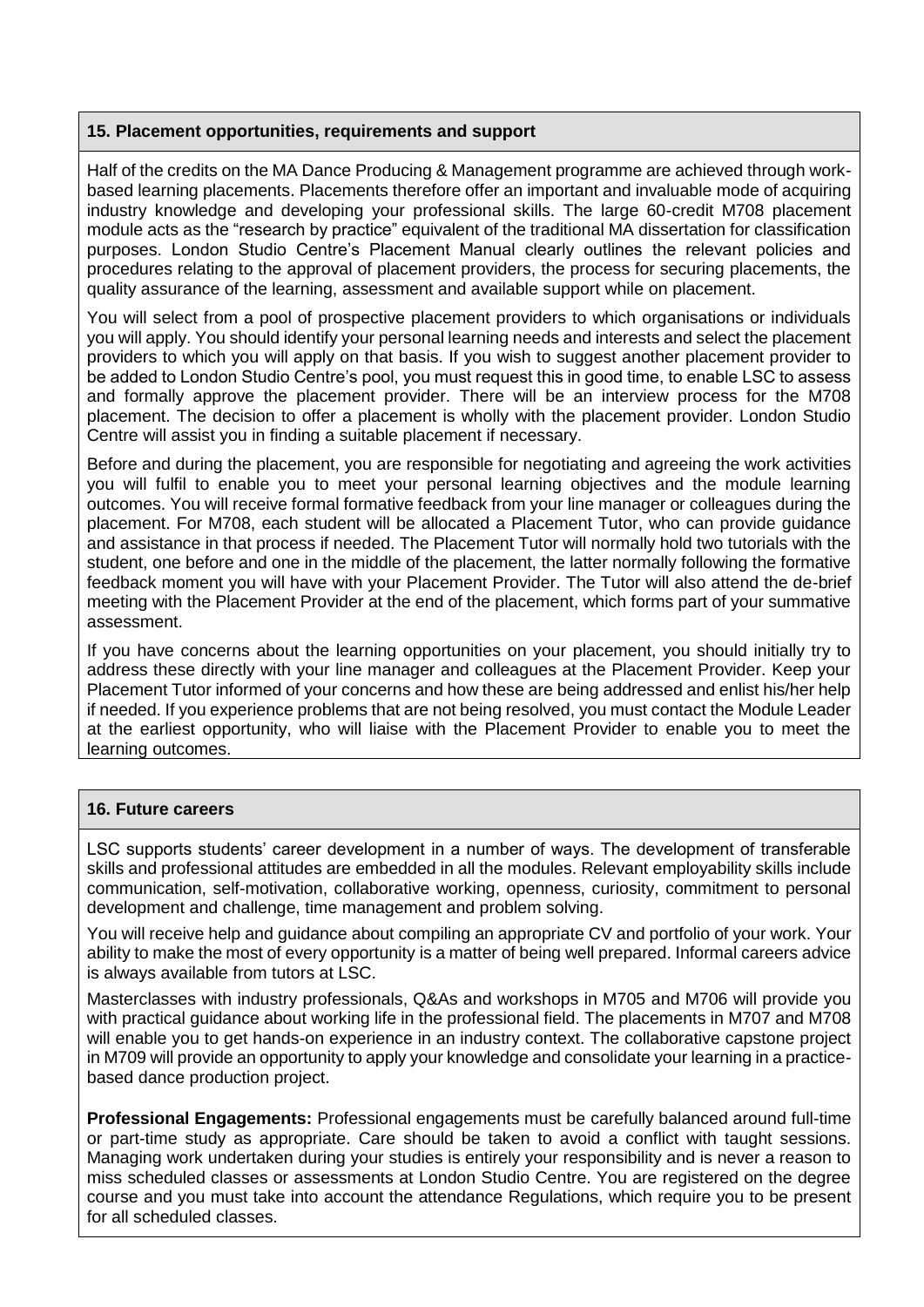By the time you graduate, you will have both an in-depth knowledge of the professional field and the enterprising and entrepreneurial skills needed to navigate the field successfully to achieve a rewarding and sustainable career in dance, performance and the arts.

The library and DIVA holds a range of resources on careers advice and build up a helpful portfolio of relevant information.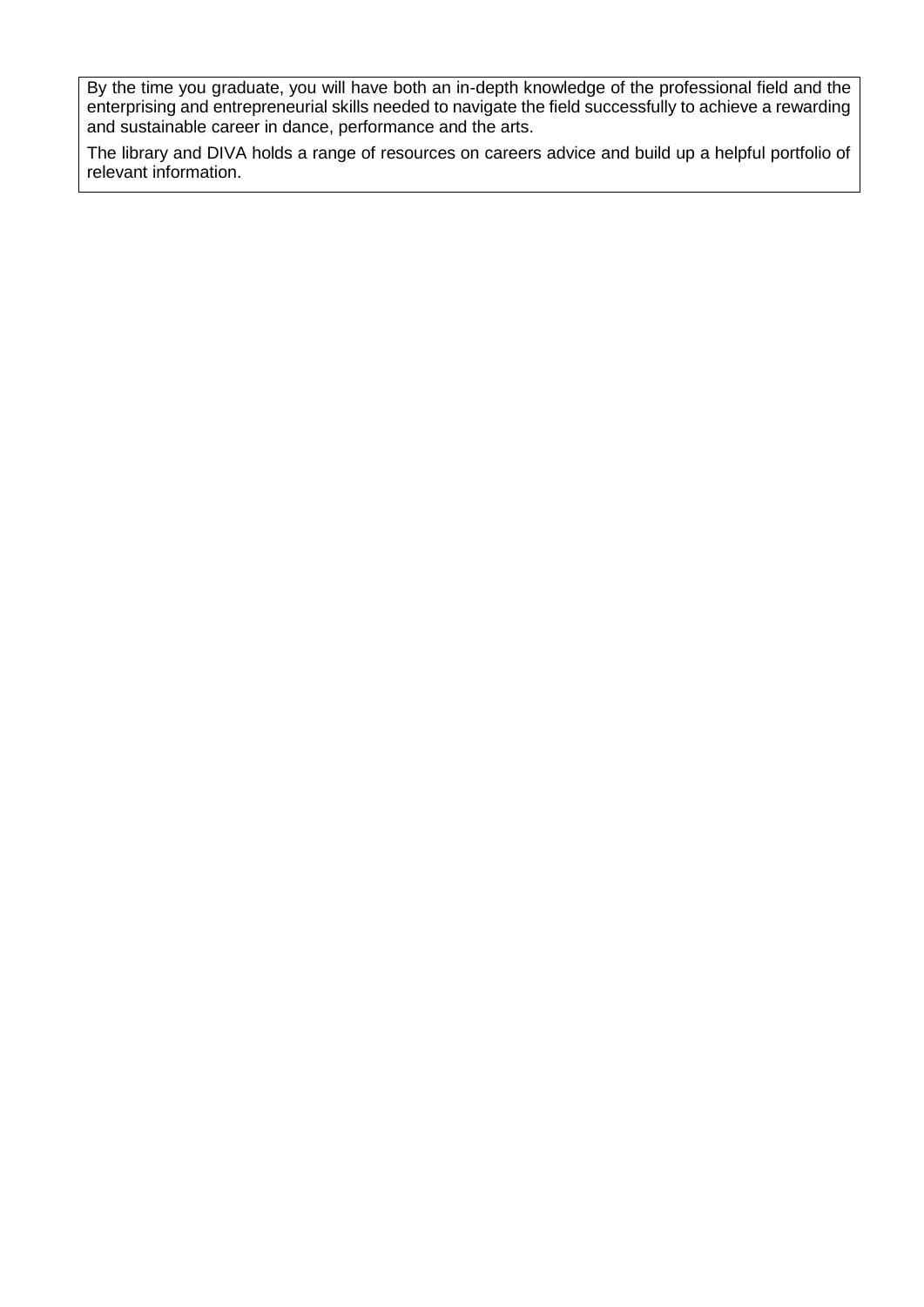#### **17. Particular support for learning**

London Studio Centre welcomes students with disabilities. All reasonable accommodation will be made to support your studies and assessment should this apply.

If you are aware of a particular long-term illness or disability, you should have declared it when you first applied. If you failed to do so, you are still invited to make it known so that suitable arrangements can be made to support you. Equally, if you have discovered or suffer a long-term illness or disability while you are studying on the programme, London Studio Centre will negotiate a reasonable accommodation of your studies and assessment. In either case, your claim must be supported by medical evidence. However, there is no one-size-fits-all solution, so staff at LSC will happily sit down with you, discuss your needs and propose a suitable accommodation to your studies and assessment in consultation with the University. When we have reached an agreement with you about how we will accommodate your disability, we will write to you to confirm the details.

If you suspect that you suffer from an undiagnosed learning difficulty, such as dyslexia, LSC will support you while you seek to have your needs assessed by an educational psychologist. If the report supports your claim then your needs can be accommodated in a way that supports your studies and the assessment process.

| 18. JACS code                               | W590 / W430 (50/50 split)                                  |
|---------------------------------------------|------------------------------------------------------------|
| 19. Relevant QAA subject benchmark group(s) | Dance, Drama and Performance (July<br>2015)                |
|                                             | Master's Degrees in Business and<br>Management (June 2015) |

#### **20. Reference Points**

QAA Framework for Higher Education Qualifications

QAA The UK Quality Code for Higher Education

Middlesex University Regulations

Middlesex University Learning and Quality Enhancement Handbook

London Studio Centre's policies, procedures and strategies

#### **21. Other information**

Recent graduates from London Studio Centre are working successfully in a wide range of professional dance companies, such as Rambert Dance Company, English National Ballet, Matthew Bourne's New Adventures, Michael Clark Company, Richard Alston Dance Company, Sarasota Ballet, Scottish Ballet, Scottish Dance Theatre, Vienna Festival Ballet and ZooNation while others have appeared in leading roles in musicals in the West End and elsewhere including *American Idiot, Billy Elliott, Cats, Charlie and the Chocolate Factory, Chicago, Hairspray, Jersey Boys, Les Misérables, Mamma Mia!, Miss Saigon, Matilda the Musical, Memphis the Musical, Stomp, The Book of Mormon, The Lion King, The*  Phantom of the Opera, Thriller Live, We Will Rock You and Wicked to name but a few.

Other graduates are pursuing careers in acting, producing, directing, choreographing, writing, teaching and senior management in the UK and overseas, with companies and organisations such as DanceEast, Eastman and ZooNation. The diversity of careers that graduates are successfully pursuing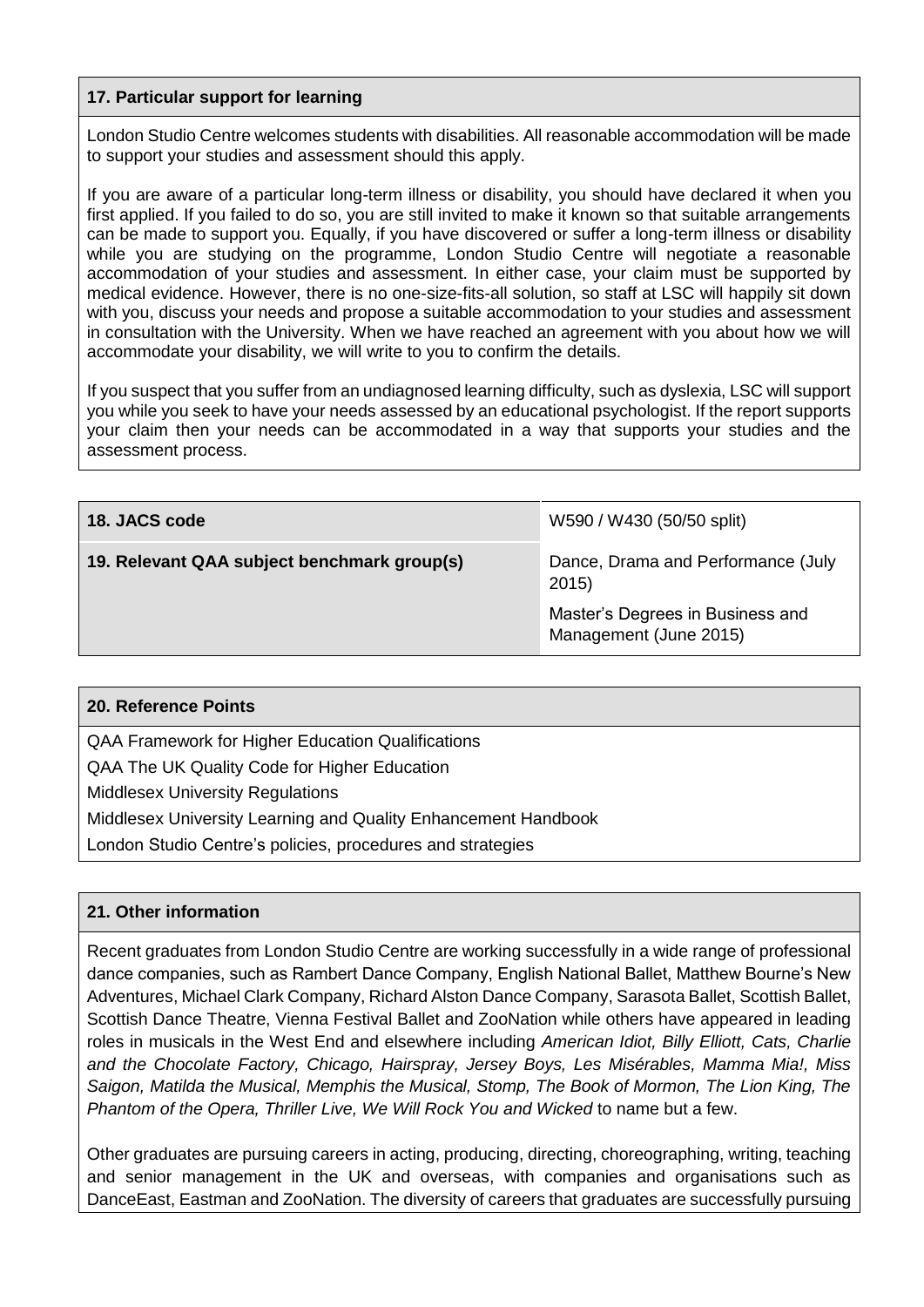reflects the range and quality of the degree programme, and, of course, the entrepreneurial spirit of the individuals themselves.

The QAA's review of LSC's provision and external examiners' current reports are consistently supportive of its work, praising the high standards maintained in both theory and practice, acknowledging the thorough and perceptive feedback provided to the students. London Studio Centre invites its stakeholders to read both the QAA review (available via the QAA website) and External Examiners' Reports (which are available on LSC's virtual learning environment or on request).

The college is an accredited member of the Council for Dance Education and Training (CDET). The CDET provide the industry benchmark of quality assurance for professional dance and musical theatre training in the UK.

*Please note programme specifications provide a concise summary of the main features of the programme and the learning outcomes that a typical student might reasonably be expected to achieve if s/he takes full advantage of the learning opportunities that are provided. More detailed information about the programme can be found in the rest of your programme handbook and the university regulations.*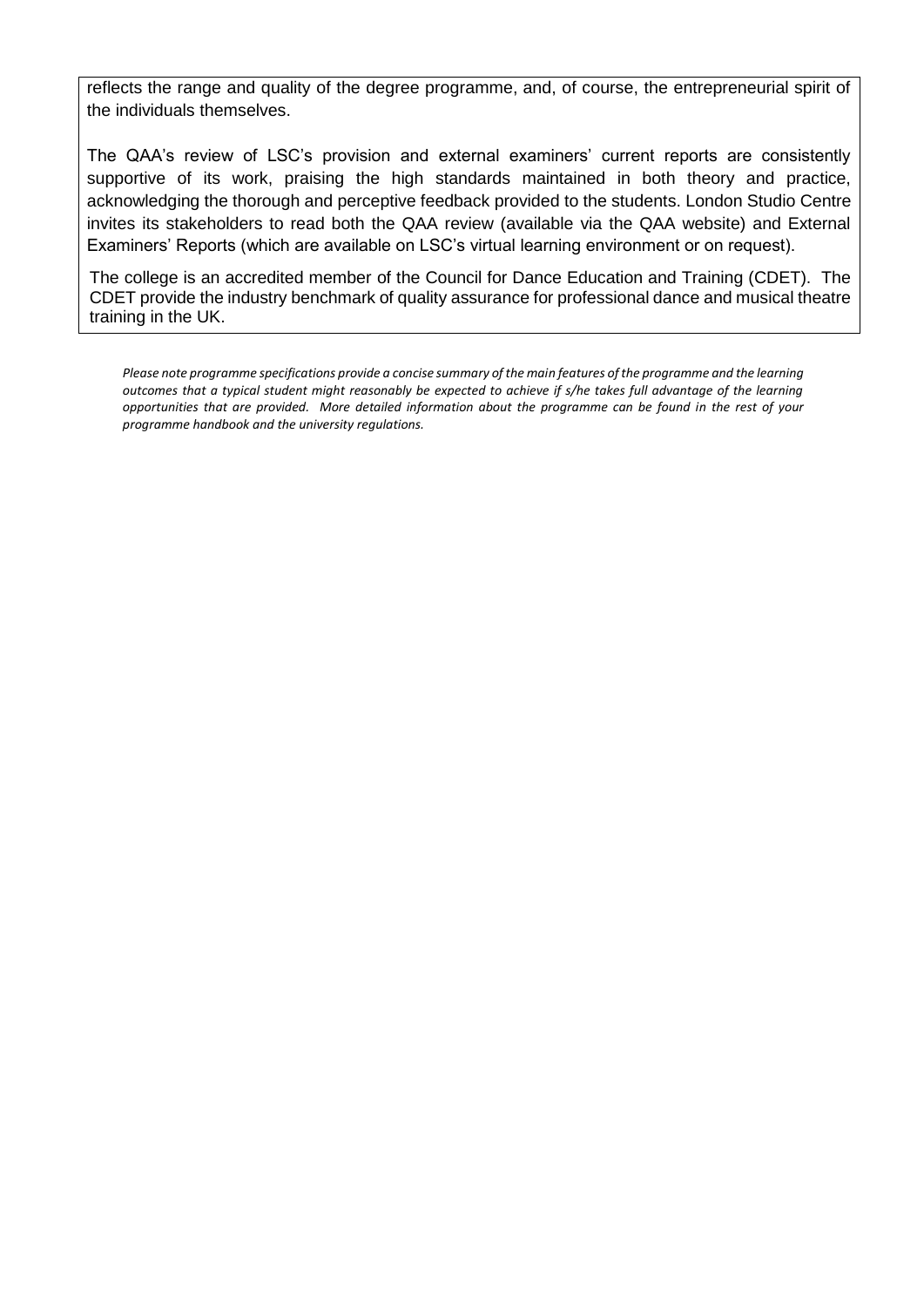# **CURRICULUM MAP FOR PGDIP AND MA DANCE PRODUCING & MANAGEMENT**

This section shows the highest level at which programme outcomes are to be achieved by all graduates, and maps programme learning outcomes against the modules in which they are assessed.

#### **Programme learning outcomes:**

|                          | Knowledge and understanding of:                                                                                                    | <b>Practical skills:</b> |                                                                                                                                                               |  |  |  |  |  |
|--------------------------|------------------------------------------------------------------------------------------------------------------------------------|--------------------------|---------------------------------------------------------------------------------------------------------------------------------------------------------------|--|--|--|--|--|
| A <sub>1</sub>           | business models, governance and management structures for dance<br>production                                                      | C <sub>1</sub>           | manage resources strategically to meet a project's planned<br>objectives                                                                                      |  |  |  |  |  |
| A2                       | the influence of cultural, economic and political contexts on dance<br>production                                                  | C <sub>2</sub>           | implement effective approaches to branding and marketing, which<br>articulate and clearly communicate a dance work's artistic identity<br>to its stakeholders |  |  |  |  |  |
| A <sub>3</sub>           | strategic insight to enable the achievement of artistic vision                                                                     | C <sub>3</sub>           | demonstrate resourcefulness and responsibility in the<br>development of dance productions from concept to stage or<br>screen                                  |  |  |  |  |  |
| <b>Cognitive skills:</b> |                                                                                                                                    |                          | <b>Graduate Skills:</b>                                                                                                                                       |  |  |  |  |  |
| B <sub>1</sub>           | clearly recognise, articulate, hone and realise artistic vision                                                                    | D <sub>1</sub>           | effectively communicate, evaluate and report on all relevant<br>aspects of project development to stakeholders                                                |  |  |  |  |  |
| B <sub>2</sub>           | advance personal professional development using reflective practice,<br>work-based learning, self-evaluation and industry networks | D <sub>2</sub>           | manage self and others to work productively in high-pressured<br>performing arts environments, either independently or<br>collaboratively where necessary     |  |  |  |  |  |
| B <sub>3</sub>           | negotiate and communicate professional roles and responsibilities as<br>part of a professional team                                | D <sub>3</sub>           | demonstrate ethically informed, socially aware and culturally<br>competent leadership                                                                         |  |  |  |  |  |

| Highest Level achieved by<br>all graduates | A1 | A2 | A3 | <b>B1</b> | <b>B2</b>         | <b>B3</b>    | C <sub>1</sub> | C <sub>2</sub> | C <sub>3</sub> | D <sub>2</sub> | D3 |
|--------------------------------------------|----|----|----|-----------|-------------------|--------------|----------------|----------------|----------------|----------------|----|
| Level 7 – PGDip                            | X  | v  |    | x         | $\checkmark$      |              |                | $\checkmark$   |                |                |    |
| Level $7 - MA$                             | X  | v  | v  | v<br>⋏    | $\checkmark$<br>́ | $\checkmark$ | v              | х              |                | ́              | ́  |